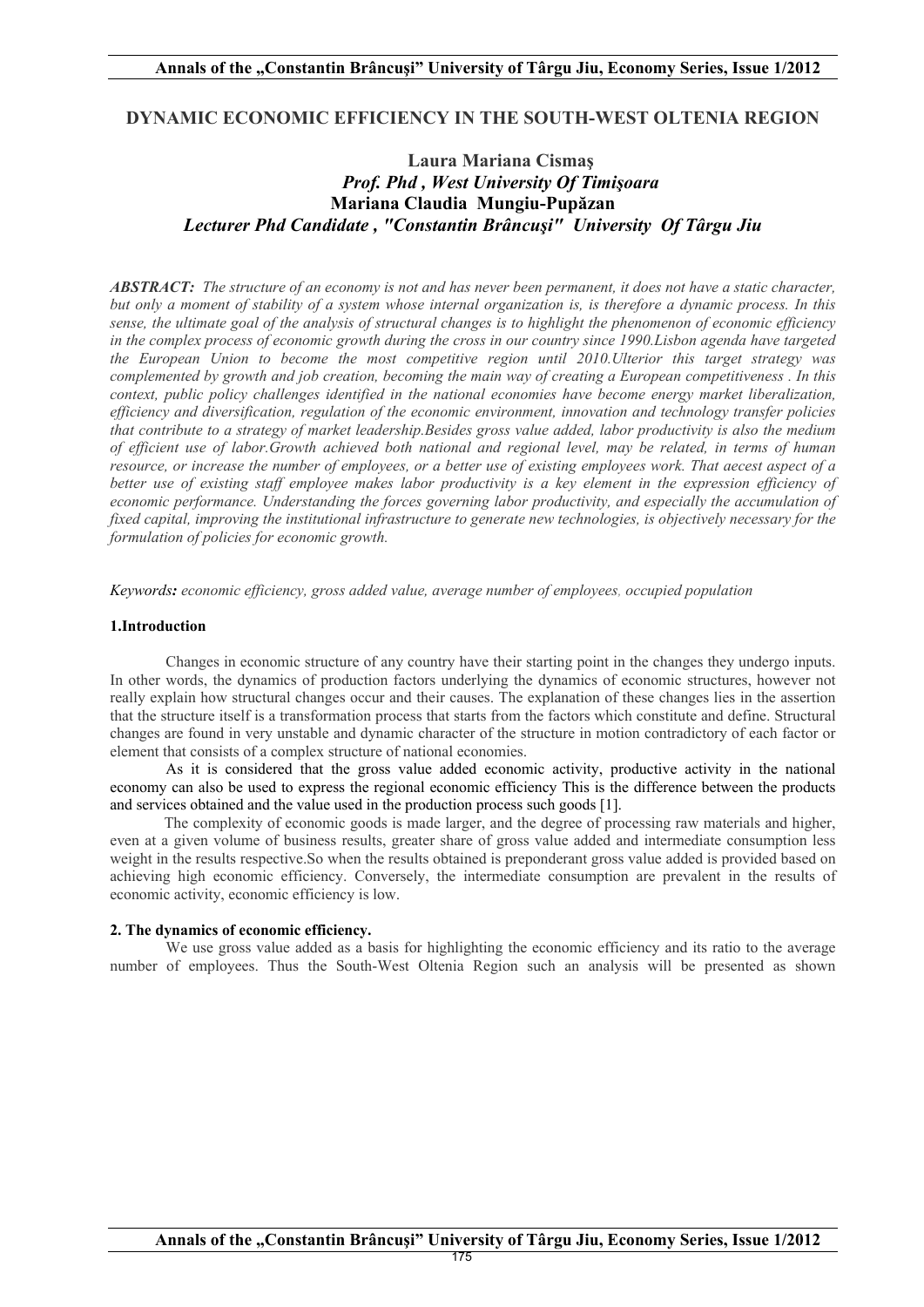#### belo

Table no. 1 An expression of economic efficiency as the ratio between the average number of employees RGVA in 2000-2008 in the South-West Oltenia Region

| YEAR | <b>RGVA</b><br>(tala current<br>prices) | Average number<br>of employees<br>(mii. people) | RGVA / Average<br>number of<br>employees |
|------|-----------------------------------------|-------------------------------------------------|------------------------------------------|
| 2000 | 6.676,9                                 | 428,8                                           | 15,57                                    |
| 2001 | 9.415,8                                 | 425,5                                           | 22,13                                    |
| 2002 | 11.692,7                                | 405,9                                           | 28,81                                    |
| 2003 | 16.000,0                                | 408                                             | 39,22                                    |
| 2004 | 19.633,5                                | 395                                             | 49,71                                    |
| 2005 | 21.354,1                                | 393                                             | 54,34                                    |
| 2006 | 25.590,2                                | 400                                             | 63,98                                    |
| 2007 | 30.554,9                                | 421                                             | 72,58                                    |
| 2008 | 37.383,5                                | 428                                             | 87 34                                    |

**INDICATES THE VALUES (%)**  $prerows$  year =  $100$ 147.7 160 126.8 130.2 136.1 120.4 113.4 140 109.3 117.7 120 100 108.8 80 60 40 20  $\mathbf 0$ 2000 2001 2002 2003 2004 2005 2006 2007 2008 RGVA/ Average number of employees **RGVA** 

Note: The indices were calculated based on current prices, the prices used for calculating the current year. The link between the data salculated for different periods was based on chaining indices.

*Figure no.1 Evolution of economic efficiency ( South-West Oltenia)* 

The analysis performed can be seen that economic efficiency in the South West Oltenia Region in 2000- 2008 had an evolution similar to that of regional gross value added. Development was characterized at first by a period of decline (2000-2002), then increased the next year because in 2005 to record the lowest value. After this period there was a shy and achieved growth amid restructuring carried out in areas that characterize the region, telecommunications, oil extraction, mining, energy, cement processing, but also due to foreign direct investment. Besides gross value added, labor productivity is also the medium of efficient use of labor.

Growth achieved both national and regional level, may be related, in terms of human resource, or increase the number of employees, or a better use of existing employees work. That aecest aspect of a better use of existing staff employee makes labor productivity is a key element in the expression efficiency of economic performance. Understanding the forces governing labor productivity, and especially the accumulation of fixed capital, improving the institutional infrastructure to generate new technologies, is objectively necessary for the formulation of policies for economic growth.

Development of efficient labor market policies can be achieved through a correct measurement of labor productivity. For example, high levels of productivity are often associated with high education levels, indicating priorities in education and training policies. Finally, labor productivity analysis can contribute to understanding how the labor market performance affects the standard of living. When work intensity, assessed by the number of hours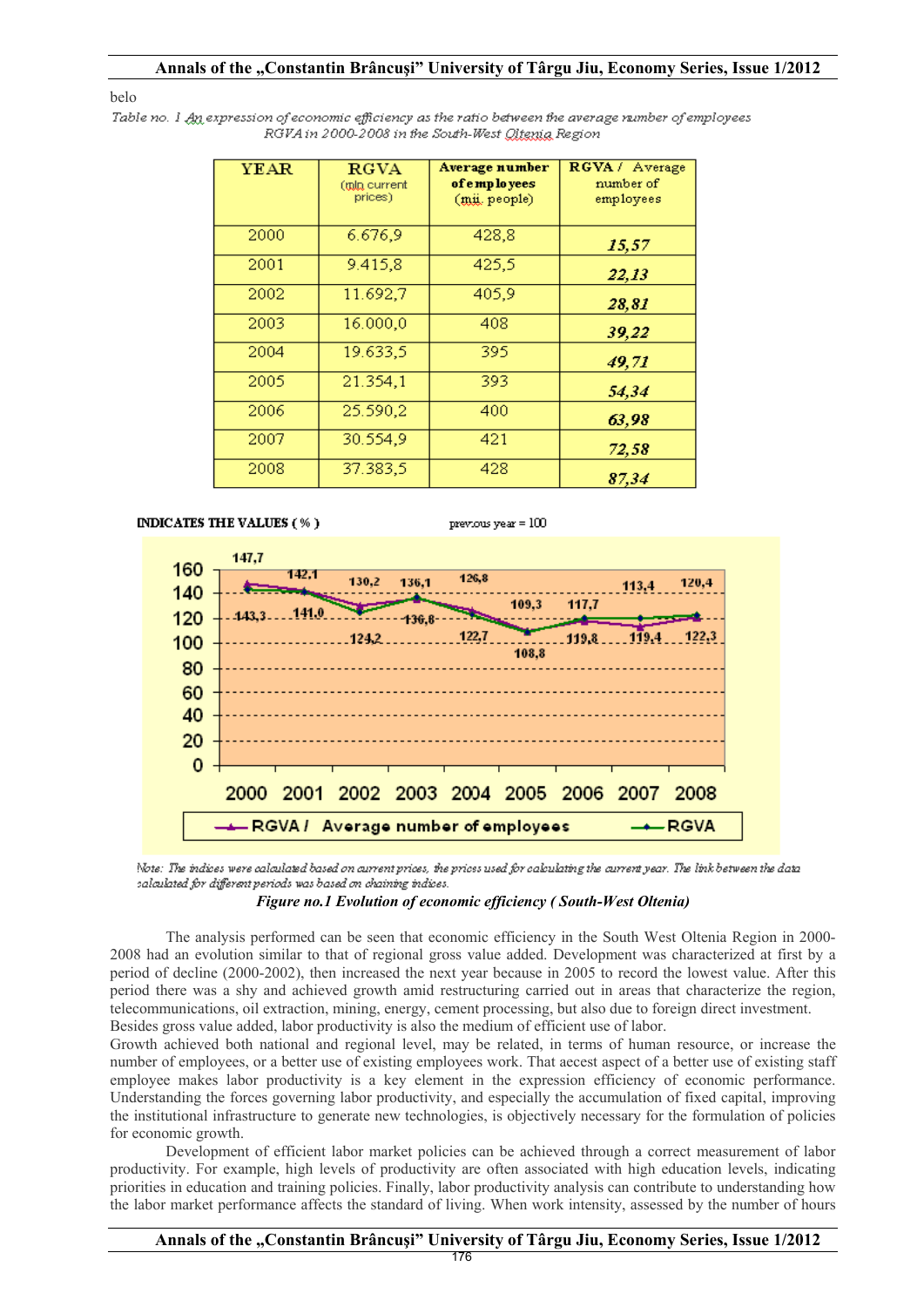actually worked by an employee, is low priority of economic policy may be creating new job opportunities and to increase revenue per employee. In the opposite situation, when work intensity is already high labor productivity will be key to improving living standards. In Europe, for example, where productivity levels are high, labor force participation can be "reinforced" by creating opportunities for new economic activities.

Restricting regional analysis we can say that labor productivity measures how effective is the use of human capital in achieving regional GDP.

Significance of regional labor productivity is that it is an indicator that measures how a region is competitive relative to other regions by assessing the contribution of human capital to regional GDP.

In practice there are two methods of calculating labor productivity, which can give different results. The first method reports regional GDP by the total number of employees in a region. The second approach to regional GDP report the actual number of hours worked in a region within a timeframe. Lack of data at regional level in Romania in terms of actual number of hours worked makes the relevance of the two methods of calculating labor productivity is lower.

However it should be noted that the method of measuring labor productivity invoking calculate actual hours worked has a deeper regional than national. This is because regions generally tend to be specialized in various sectors, like agriculture for example, making the adjustment after work profiles that require some actual work hours is more accurate performance of human capital engaged in the production process.

Due to weaknesses in Romania (and beyond), in calculating the actual number of hours worked in a consistent way to allow comparisons between regions, the productivity indicator is suggested that regional GDP report the total number of employees in a region. However, to address potential differences between the two calculation methods would be useful for the calculation of regional labor productivity in agriculture sector level, industry, services etc.. Thus, at sector comparisons between regions, would allow a more accurate assessment of differences in labor productivity. A region-wide aggregation of this indicator eterogeneitate creates problems since the contribution of sectors in GDP formation is different.

*Table no 2. Expression of labor productivity per person employed in 2000-2008 in the South-West Oltenia Region*

| <b>YEAR</b> | <b>RGVA</b><br>(mln<br>current<br>prices) | <b>Enployed</b><br>population<br>(thousand people) | RGVA/Enployed<br>population |
|-------------|-------------------------------------------|----------------------------------------------------|-----------------------------|
| 2000        | 6.676.9                                   | 1.282                                              | 5,21                        |
| 2001        | 9.415,8                                   | 1.296                                              | 7,27                        |
| 2002        | 11.692,7                                  | 1.083                                              | 10,80                       |
| 2003        | 16.000,0                                  | 1.076                                              | 14.87                       |
| 2004        | 19.633.5                                  | 1.039                                              | 18,80                       |
| 2005        | 21.354,1                                  | 1.043                                              | 20.47                       |
| 2006        | 25.590.2                                  | 1.039                                              | 24,63                       |
| 2007        | 30.554.9                                  | 1.028                                              | 29,72                       |
| 2008        | 37.383.5                                  | 1.040                                              | 35.95                       |

**INDICATES THE VALUES (%)** 

previous year =  $100$ 



Note: The indices were calculated based on data in current prices, the prices used for calculating the current year. The link between the data calculated for different periods was based on chaining indices.

*Figure no.2 Evolution of labor productivity per person employed ( South-West Oltenia)* 

An important factor that contributed to higher growth in South-West Oltenia during 2000-2008 has been strong growth in labor productivity. Labour productivity per employed person was calculated, according to